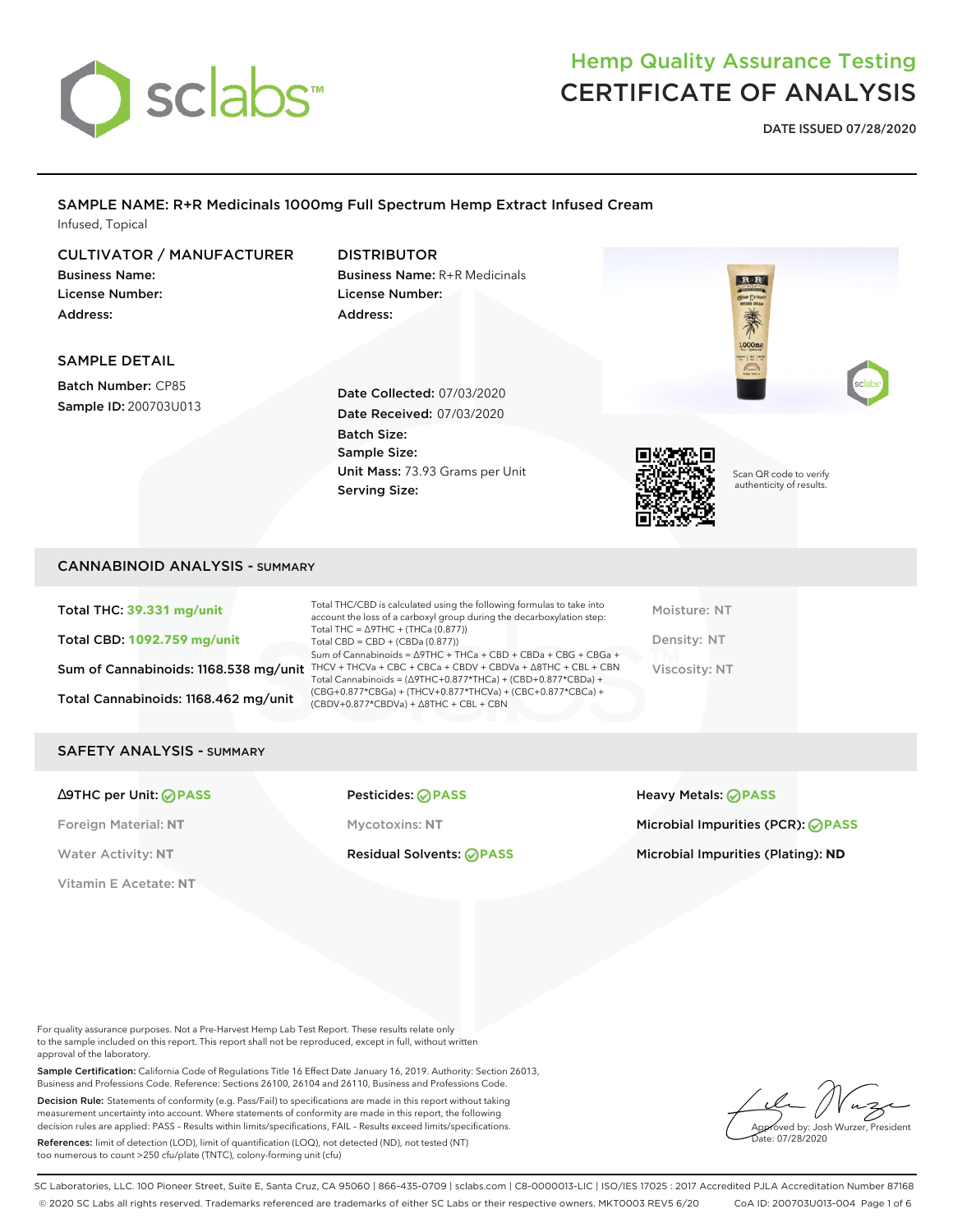

**R+R MEDICINALS 1000MG FULL SPECTRUM HEMP EXTRACT INFUSED CREAM | DATE ISSUED 07/28/2020**



Tested by high-performance liquid chromatography with diode-array detection (HPLC-DAD).

**Method:** QSP - (1157) Analysis of Cannabinoids by HPLC-DAD

TOTAL THC: **39.331 mg/unit**

Total THC (∆9THC+0.877\*THCa)

### TOTAL CBD: **1092.759 mg/unit**

Total CBD (CBD+0.877\*CBDa)

#### TOTAL CANNABINOIDS: 1168.462 mg/unit

Total Cannabinoids (Total THC) + (Total CBD) + (Total CBG) + (Total THCV) + (Total CBC) + (Total CBDV) + ∆8THC + CBL + CBN

### TOTAL CBG: 15.599 mg/unit

Total CBG (CBG+0.877\*CBGa)

### TOTAL THCV: ND

Total THCV (THCV+0.877\*THCVa)

### TOTAL CBC: 11.459 mg/unit

Total CBC (CBC+0.877\*CBCa)

#### TOTAL CBDV: 3.770 mg/unit

Total CBDV (CBDV+0.877\*CBDVa)

#### **CANNABINOID TEST RESULTS -** 07/05/2020

| <b>COMPOUND</b>            | LOD/LOQ<br>(mg/g) | <b>MEASUREMENT</b><br>UNCERTAINTY (mg/g) | <b>RESULT</b><br>(mg/g) | <b>RESULT</b><br>(%) |
|----------------------------|-------------------|------------------------------------------|-------------------------|----------------------|
| <b>CBD</b>                 | 0.004 / 0.011     | ±0.7078                                  | 14.776                  | 1.4776               |
| Δ9THC                      | 0.002 / 0.005     | ±0.0375                                  | 0.532                   | 0.0532               |
| <b>CBG</b>                 | 0.002 / 0.005     | ±0.0131                                  | 0.211                   | 0.0211               |
| <b>CBC</b>                 | 0.003/0.010       | ±0.0064                                  | 0.155                   | 0.0155               |
| <b>CBDV</b>                | 0.002 / 0.007     | ±0.0027                                  | 0.051                   | 0.0051               |
| <b>CBN</b>                 | 0.001 / 0.004     | ±0.0019                                  | 0.051                   | 0.0051               |
| <b>CBL</b>                 | 0.003 / 0.008     | ±0.0011                                  | 0.024                   | 0.0024               |
| <b>CBDa</b>                | 0.001 / 0.003     | ±0.0002                                  | 0.006                   | 0.0006               |
| $\triangle$ 8THC           | 0.01 / 0.02       | N/A                                      | <b>ND</b>               | <b>ND</b>            |
| <b>THCa</b>                | 0.001 / 0.002     | N/A                                      | <b>ND</b>               | <b>ND</b>            |
| <b>THCV</b>                | 0.002 / 0.008     | N/A                                      | <b>ND</b>               | <b>ND</b>            |
| <b>THCVa</b>               | 0.002 / 0.005     | N/A                                      | <b>ND</b>               | <b>ND</b>            |
| <b>CBDVa</b>               | 0.001 / 0.003     | N/A                                      | <b>ND</b>               | <b>ND</b>            |
| <b>CBGa</b>                | 0.002 / 0.006     | N/A                                      | <b>ND</b>               | <b>ND</b>            |
| <b>CBCa</b>                | 0.001 / 0.004     | N/A                                      | <b>ND</b>               | <b>ND</b>            |
| <b>SUM OF CANNABINOIDS</b> |                   |                                          | $15.806$ mg/g           | 1.5806%              |

#### Unit Mass: 73.93 Grams per Unit

| ∆9THC per Unit                     | 1000.0 per-package limit | 39.331 mg/unit   | <b>PASS</b> |
|------------------------------------|--------------------------|------------------|-------------|
| <b>Total THC per Unit</b>          |                          | 39.331 mg/unit   |             |
| <b>CBD per Unit</b>                |                          | 1092.390 mg/unit |             |
| <b>Total CBD per Unit</b>          |                          | 1092.759 mg/unit |             |
| Sum of Cannabinoids per Unit       |                          | 1168.538 mg/unit |             |
| <b>Total Cannabinoids per Unit</b> |                          | 1168.462 mg/unit |             |

#### **MOISTURE TEST RESULT DENSITY TEST RESULT VISCOSITY TEST RESULT**

**Not Tested**



**Not Tested**



SC Laboratories, LLC. 100 Pioneer Street, Suite E, Santa Cruz, CA 95060 | 866-435-0709 | sclabs.com | C8-0000013-LIC | ISO/IES 17025 : 2017 Accredited PJLA Accreditation Number 87168 © 2020 SC Labs all rights reserved. Trademarks referenced are trademarks of either SC Labs or their respective owners. MKT0003 REV5 6/20 CoA ID: 200703U013-004 Page 2 of 6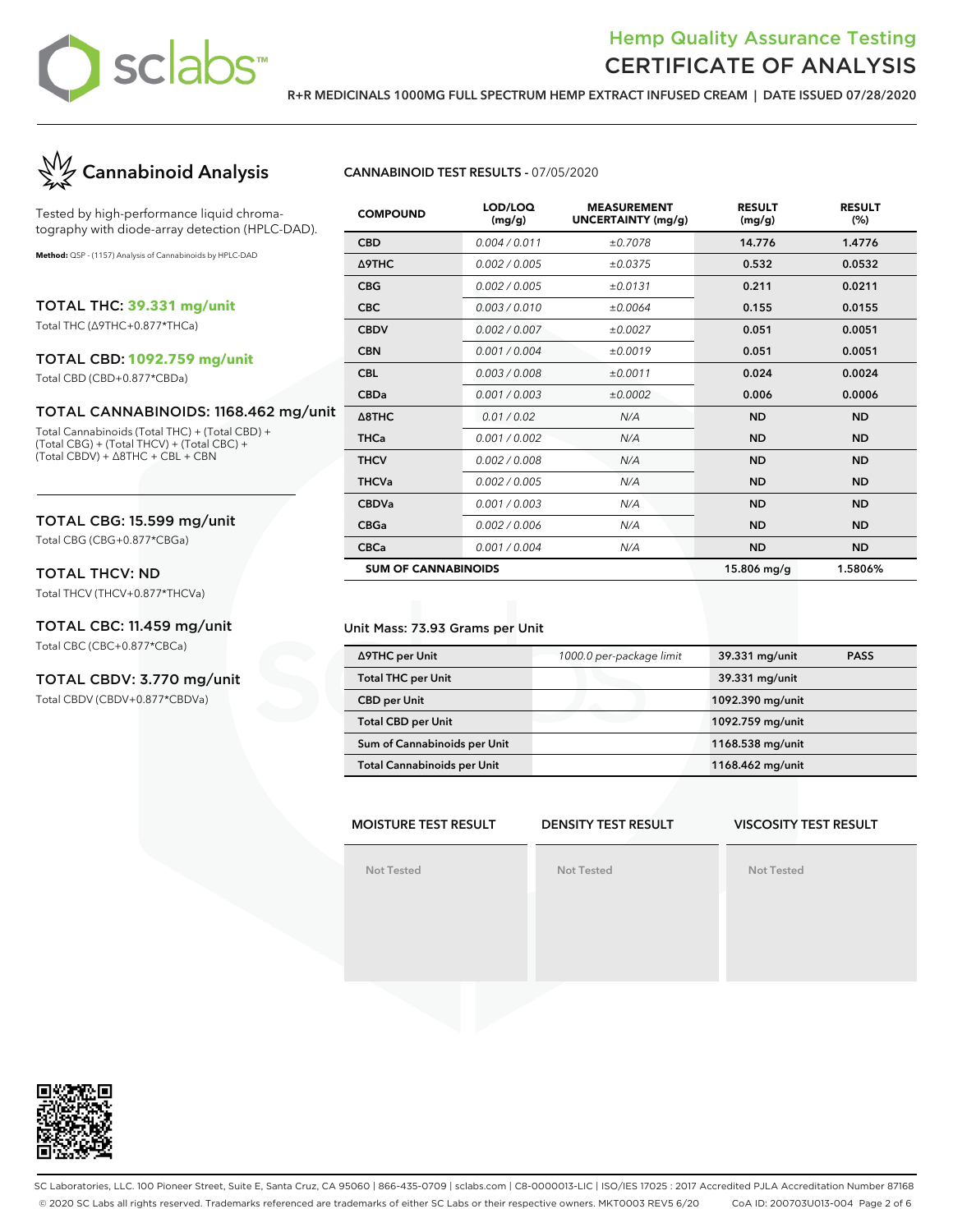

**R+R MEDICINALS 1000MG FULL SPECTRUM HEMP EXTRACT INFUSED CREAM | DATE ISSUED 07/28/2020**

# **Pesticide Analysis**

#### **CATEGORY 1 AND 2 PESTICIDES**

Pesticide and plant growth regulator analysis utilizing high-performance liquid chromatography-mass spectrometry (HPLC-MS) or gas chromatography-mass spectrometry (GC-MS). \*GC-MS utilized where indicated.

**Method:** QSP - (1212) Analysis of Pesticides and Mycotoxins by LC-MS or QSP - (1213) Analysis of Pesticides by GC-MS

#### **CATEGORY 1 PESTICIDE TEST RESULTS -** 07/06/2020 **PASS**

| <b>COMPOUND</b>          | LOD/LOQ<br>$(\mu g/g)$ | <b>ACTION LIMIT</b><br>$(\mu q/q)$ | <b>MEASUREMENT</b><br>UNCERTAINTY (µg/g) | <b>RESULT</b><br>$(\mu g/g)$ | <b>RESULT</b> |
|--------------------------|------------------------|------------------------------------|------------------------------------------|------------------------------|---------------|
| Aldicarb                 | 0.03/0.09              | $>$ LOD                            | N/A                                      | <b>ND</b>                    | <b>PASS</b>   |
| Carbofuran               | 0.01 / 0.04            | $\ge$ LOD                          | N/A                                      | <b>ND</b>                    | <b>PASS</b>   |
| Chlordane*               | 0.03 / 0.08            | $\ge$ LOD                          | N/A                                      | <b>ND</b>                    | <b>PASS</b>   |
| Chlorfenapyr*            | 0.03/0.10              | $\ge$ LOD                          | N/A                                      | <b>ND</b>                    | <b>PASS</b>   |
| Chlorpyrifos             | 0.02 / 0.06            | $\ge$ LOD                          | N/A                                      | <b>ND</b>                    | <b>PASS</b>   |
| Coumaphos                | 0.02 / 0.06            | $\ge$ LOD                          | N/A                                      | <b>ND</b>                    | <b>PASS</b>   |
| Daminozide               | 0.03/0.10              | $\ge$ LOD                          | N/A                                      | <b>ND</b>                    | <b>PASS</b>   |
| <b>DDVP</b> (Dichlorvos) | 0.02 / 0.07            | $\ge$ LOD                          | N/A                                      | <b>ND</b>                    | <b>PASS</b>   |
| <b>Dimethoate</b>        | 0.02 / 0.07            | $\ge$ LOD                          | N/A                                      | <b>ND</b>                    | <b>PASS</b>   |
| Ethoprop(hos)            | 0.03 / 0.08            | $\ge$ LOD                          | N/A                                      | <b>ND</b>                    | <b>PASS</b>   |
| Etofenprox               | 0.02 / 0.05            | $\ge$ LOD                          | N/A                                      | <b>ND</b>                    | <b>PASS</b>   |
| Fenoxycarb               | 0.02 / 0.06            | $\ge$ LOD                          | N/A                                      | <b>ND</b>                    | <b>PASS</b>   |
| Fipronil                 | 0.02 / 0.06            | $\ge$ LOD                          | N/A                                      | <b>ND</b>                    | <b>PASS</b>   |
| Imazalil                 | 0.02 / 0.06            | $\ge$ LOD                          | N/A                                      | <b>ND</b>                    | <b>PASS</b>   |
| <b>Methiocarb</b>        | 0.02 / 0.06            | $\ge$ LOD                          | N/A                                      | <b>ND</b>                    | <b>PASS</b>   |
| Methyl parathion         | 0.03/0.10              | $\ge$ LOD                          | N/A                                      | <b>ND</b>                    | <b>PASS</b>   |
| <b>Mevinphos</b>         | 0.03/0.09              | $\ge$ LOD                          | N/A                                      | <b>ND</b>                    | <b>PASS</b>   |
| Paclobutrazol            | 0.02 / 0.05            | $>$ LOD                            | N/A                                      | <b>ND</b>                    | <b>PASS</b>   |
| Propoxur                 | 0.02 / 0.06            | $\ge$ LOD                          | N/A                                      | <b>ND</b>                    | <b>PASS</b>   |
| Spiroxamine              | 0.02 / 0.05            | $\ge$ LOD                          | N/A                                      | <b>ND</b>                    | <b>PASS</b>   |
| Thiacloprid              | 0.03 / 0.07            | $\ge$ LOD                          | N/A                                      | <b>ND</b>                    | <b>PASS</b>   |
|                          |                        |                                    |                                          |                              |               |

#### **CATEGORY 2 PESTICIDE TEST RESULTS -** 07/06/2020 **PASS**

| Abamectin           | 0.03/0.10   | 0.3            | N/A | <b>ND</b> | <b>PASS</b> |
|---------------------|-------------|----------------|-----|-----------|-------------|
| Acephate            | 0.01 / 0.04 | 5              | N/A | <b>ND</b> | <b>PASS</b> |
| Acequinocyl         | 0.02 / 0.05 | $\overline{4}$ | N/A | <b>ND</b> | <b>PASS</b> |
| Acetamiprid         | 0.02/0.05   | 5              | N/A | <b>ND</b> | <b>PASS</b> |
| Azoxystrobin        | 0.01/0.04   | 40             | N/A | <b>ND</b> | <b>PASS</b> |
| <b>Bifenazate</b>   | 0.01 / 0.02 | 5              | N/A | <b>ND</b> | <b>PASS</b> |
| <b>Bifenthrin</b>   | 0.01/0.02   | 0.5            | N/A | <b>ND</b> | <b>PASS</b> |
| <b>Boscalid</b>     | 0.02 / 0.06 | 10             | N/A | <b>ND</b> | <b>PASS</b> |
| Captan              | 0.2/0.5     | 5              | N/A | <b>ND</b> | <b>PASS</b> |
| Carbaryl            | 0.01 / 0.02 | 0.5            | N/A | <b>ND</b> | <b>PASS</b> |
| Chlorantraniliprole | 0.01 / 0.03 | 40             | N/A | <b>ND</b> | <b>PASS</b> |

Continued on next page



SC Laboratories, LLC. 100 Pioneer Street, Suite E, Santa Cruz, CA 95060 | 866-435-0709 | sclabs.com | C8-0000013-LIC | ISO/IES 17025 : 2017 Accredited PJLA Accreditation Number 87168 © 2020 SC Labs all rights reserved. Trademarks referenced are trademarks of either SC Labs or their respective owners. MKT0003 REV5 6/20 CoA ID: 200703U013-004 Page 3 of 6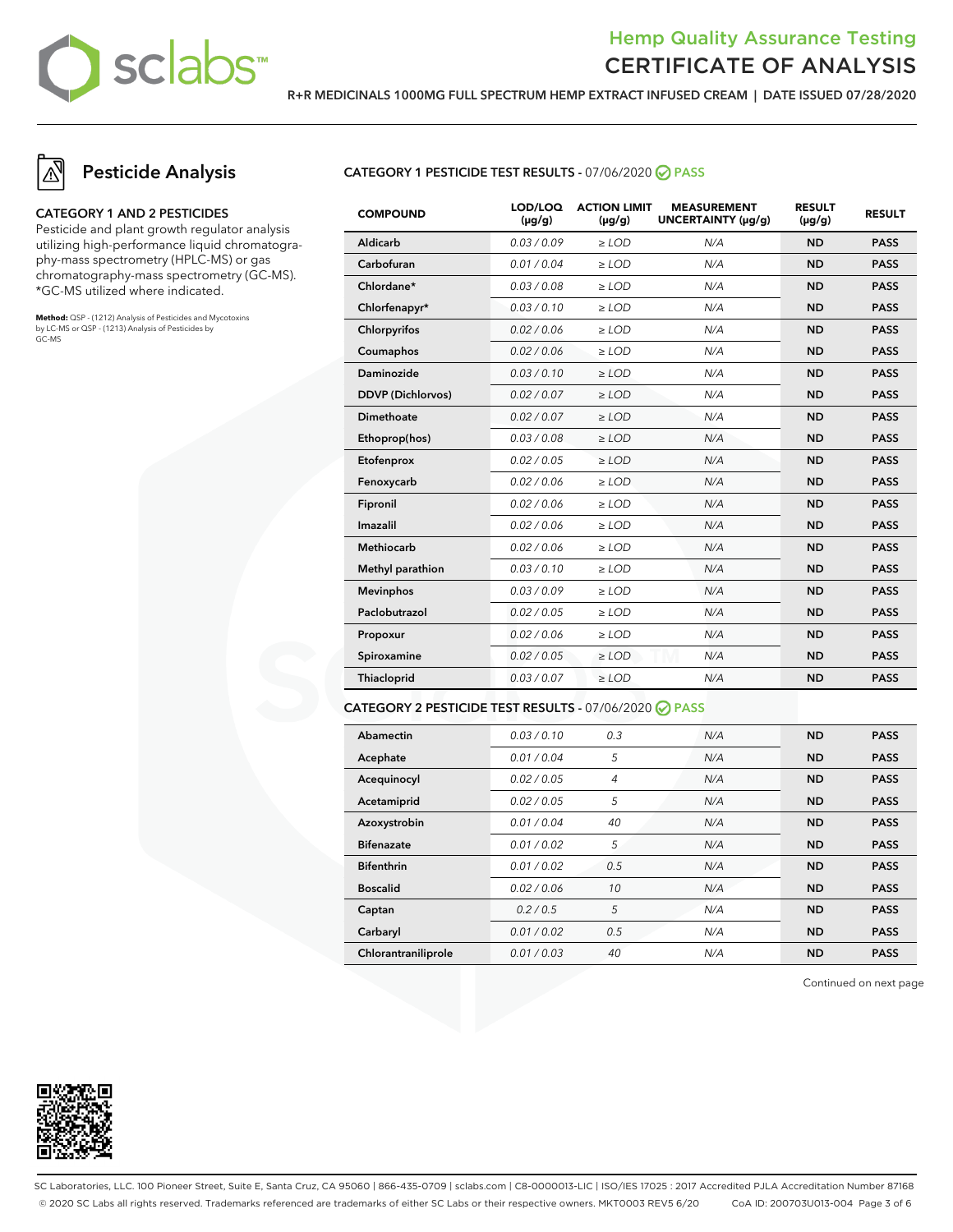

**R+R MEDICINALS 1000MG FULL SPECTRUM HEMP EXTRACT INFUSED CREAM | DATE ISSUED 07/28/2020**



# **Pesticide Analysis** Continued

#### **CATEGORY 1 AND 2 PESTICIDES**

Pesticide and plant growth regulator analysis utilizing high-performance liquid chromatography-mass spectrometry (HPLC-MS) or gas chromatography-mass spectrometry (GC-MS). \*GC-MS utilized where indicated.

**Method:** QSP - (1212) Analysis of Pesticides and Mycotoxins by LC-MS or QSP - (1213) Analysis of Pesticides by GC-MS

#### **CATEGORY 2 PESTICIDE TEST RESULTS -** 07/06/2020 continued **PASS**

| <b>COMPOUND</b>          | LOD/LOQ<br>$(\mu g/g)$ | <b>ACTION LIMIT</b><br>$(\mu g/g)$ | <b>MEASUREMENT</b><br>UNCERTAINTY (µg/g) | <b>RESULT</b><br>$(\mu g/g)$ | <b>RESULT</b> |
|--------------------------|------------------------|------------------------------------|------------------------------------------|------------------------------|---------------|
| Clofentezine             | 0.02 / 0.06            | 0.5                                | N/A                                      | <b>ND</b>                    | <b>PASS</b>   |
| Cyfluthrin               | 0.1 / 0.4              | $\mathcal{I}$                      | N/A                                      | <b>ND</b>                    | <b>PASS</b>   |
| Cypermethrin             | 0.1 / 0.3              | $\mathcal{I}$                      | N/A                                      | <b>ND</b>                    | <b>PASS</b>   |
| Diazinon                 | 0.01 / 0.04            | 0.2                                | N/A                                      | <b>ND</b>                    | <b>PASS</b>   |
| Dimethomorph             | 0.01 / 0.03            | 20                                 | N/A                                      | <b>ND</b>                    | <b>PASS</b>   |
| Etoxazole                | 0.010 / 0.028          | 1.5                                | N/A                                      | <b>ND</b>                    | <b>PASS</b>   |
| Fenhexamid               | 0.02 / 0.1             | 10                                 | N/A                                      | <b>ND</b>                    | <b>PASS</b>   |
| Fenpyroximate            | 0.03 / 0.08            | $\overline{2}$                     | N/A                                      | <b>ND</b>                    | <b>PASS</b>   |
| Flonicamid               | 0.01 / 0.04            | $\overline{c}$                     | N/A                                      | ND                           | <b>PASS</b>   |
| Fludioxonil              | 0.03 / 0.08            | 30                                 | N/A                                      | ND                           | <b>PASS</b>   |
| Hexythiazox              | 0.01 / 0.04            | $\overline{c}$                     | N/A                                      | <b>ND</b>                    | <b>PASS</b>   |
| Imidacloprid             | 0.01 / 0.04            | 3                                  | N/A                                      | <b>ND</b>                    | <b>PASS</b>   |
| Kresoxim-methyl          | 0.02 / 0.07            | $\mathcal{I}$                      | N/A                                      | <b>ND</b>                    | <b>PASS</b>   |
| <b>Malathion</b>         | 0.02 / 0.05            | 5                                  | N/A                                      | <b>ND</b>                    | <b>PASS</b>   |
| Metalaxyl                | 0.02 / 0.06            | 15                                 | N/A                                      | <b>ND</b>                    | <b>PASS</b>   |
| Methomyl                 | 0.03 / 0.1             | 0.1                                | N/A                                      | <b>ND</b>                    | <b>PASS</b>   |
| Myclobutanil             | 0.03 / 0.1             | 9                                  | N/A                                      | <b>ND</b>                    | <b>PASS</b>   |
| <b>Naled</b>             | 0.03 / 0.1             | 0.5                                | N/A                                      | ND                           | <b>PASS</b>   |
| Oxamyl                   | 0.02 / 0.06            | 0.2                                | N/A                                      | <b>ND</b>                    | <b>PASS</b>   |
| Pentachloronitrobenzene* | 0.03 / 0.09            | 0.2                                | N/A                                      | <b>ND</b>                    | <b>PASS</b>   |
| Permethrin               | 0.03 / 0.09            | 20                                 | N/A                                      | <b>ND</b>                    | <b>PASS</b>   |
| Phosmet                  | 0.03 / 0.10            | 0.2                                | N/A                                      | <b>ND</b>                    | <b>PASS</b>   |
| Piperonylbutoxide        | 0.003 / 0.009          | 8                                  | N/A                                      | <b>ND</b>                    | <b>PASS</b>   |
| Prallethrin              | 0.03 / 0.08            | 0.4                                | N/A                                      | <b>ND</b>                    | <b>PASS</b>   |
| Propiconazole            | 0.01 / 0.03            | 20                                 | N/A                                      | <b>ND</b>                    | <b>PASS</b>   |
| Pyrethrins               | 0.03 / 0.08            | $\mathcal{I}$                      | N/A                                      | ND                           | <b>PASS</b>   |
| Pyridaben                | 0.006 / 0.019          | 3                                  | N/A                                      | ND                           | <b>PASS</b>   |
| Spinetoram               | 0.02 / 0.07            | 3                                  | N/A                                      | <b>ND</b>                    | <b>PASS</b>   |
| Spinosad                 | 0.02 / 0.06            | 3                                  | N/A                                      | <b>ND</b>                    | <b>PASS</b>   |
| Spiromesifen             | 0.02 / 0.05            | 12                                 | N/A                                      | <b>ND</b>                    | <b>PASS</b>   |
| Spirotetramat            | 0.01 / 0.02            | 13                                 | N/A                                      | <b>ND</b>                    | <b>PASS</b>   |
| Tebuconazole             | 0.02 / 0.07            | $\overline{c}$                     | N/A                                      | <b>ND</b>                    | <b>PASS</b>   |
| Thiamethoxam             | 0.03 / 0.08            | 4.5                                | N/A                                      | ND                           | <b>PASS</b>   |
| Trifloxystrobin          | 0.01 / 0.03            | 30                                 | N/A                                      | <b>ND</b>                    | <b>PASS</b>   |



SC Laboratories, LLC. 100 Pioneer Street, Suite E, Santa Cruz, CA 95060 | 866-435-0709 | sclabs.com | C8-0000013-LIC | ISO/IES 17025 : 2017 Accredited PJLA Accreditation Number 87168 © 2020 SC Labs all rights reserved. Trademarks referenced are trademarks of either SC Labs or their respective owners. MKT0003 REV5 6/20 CoA ID: 200703U013-004 Page 4 of 6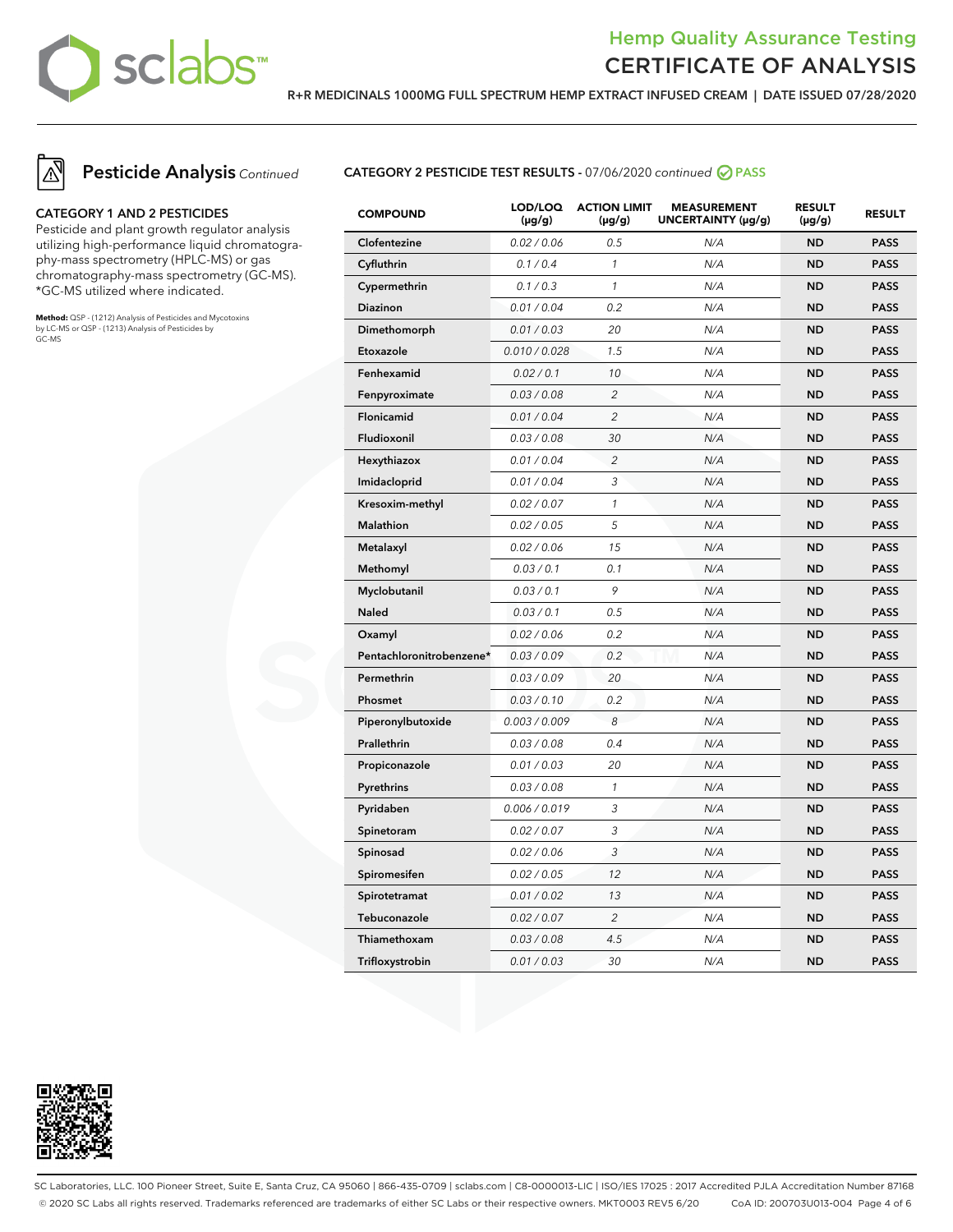

**R+R MEDICINALS 1000MG FULL SPECTRUM HEMP EXTRACT INFUSED CREAM | DATE ISSUED 07/28/2020**



### **CATEGORY 1 AND 2 RESIDUAL SOLVENTS**

Residual Solvent analysis utilizing gas chromatography-mass spectrometry (GC-MS).

**Method:** QSP - (1204) Analysis of Residual Solvents by GC-MS

**CATEGORY 1 RESIDUAL SOLVENTS TEST RESULTS -** 07/05/2020 **PASS**

| <b>COMPOUND</b>       | LOD/LOQ<br>$(\mu g/g)$ | <b>ACTION LIMIT</b><br>$(\mu g/g)$ | <b>MEASUREMENT</b><br>UNCERTAINTY (µq/q) | <b>RESULT</b><br>$(\mu g/g)$ | <b>RESULT</b> |
|-----------------------|------------------------|------------------------------------|------------------------------------------|------------------------------|---------------|
| 1,2-Dichloroethane    | 0.05/0.1               |                                    | N/A                                      | <b>ND</b>                    | <b>PASS</b>   |
| <b>Benzene</b>        | 0.03/0.09              |                                    | N/A                                      | <b>ND</b>                    | <b>PASS</b>   |
| Chloroform            | 0.1/0.2                |                                    | N/A                                      | <b>ND</b>                    | <b>PASS</b>   |
| <b>Ethylene Oxide</b> | 0.1/0.4                |                                    | N/A                                      | <b>ND</b>                    | <b>PASS</b>   |
| Methylene chloride    | 0.3/0.9                |                                    | N/A                                      | <b>ND</b>                    | <b>PASS</b>   |
| Trichloroethylene     | 0.1/0.3                | ٠                                  | N/A                                      | ND                           | <b>PASS</b>   |

#### **CATEGORY 2 RESIDUAL SOLVENTS TEST RESULTS -** 07/05/2020 **PASS**

| Acetone                  | 20/50  | 5000 | N/A  | <b>ND</b> | <b>PASS</b> |
|--------------------------|--------|------|------|-----------|-------------|
| Acetonitrile             | 2/7    | 410  | N/A  | <b>ND</b> | <b>PASS</b> |
| <b>Butane</b>            | 10/50  | 5000 | N/A  | <b>ND</b> | <b>PASS</b> |
| Ethanol                  | 20/50  |      | ±2.6 | 68        |             |
| Ethyl acetate            | 20/60  | 5000 | N/A  | <b>ND</b> | <b>PASS</b> |
| Ethyl ether              | 20/50  | 5000 | N/A  | <b>ND</b> | <b>PASS</b> |
| Heptane                  | 20/60  | 5000 | N/A  | <b>ND</b> | <b>PASS</b> |
| Hexane                   | 2/5    | 290  | N/A  | <b>ND</b> | <b>PASS</b> |
| <b>Isopropyl Alcohol</b> | 10/40  |      | N/A  | <b>ND</b> |             |
| Methanol                 | 50/200 | 3000 | N/A  | <b>ND</b> | <b>PASS</b> |
| Pentane                  | 20/50  | 5000 | N/A  | <b>ND</b> | <b>PASS</b> |
| Propane                  | 10/20  | 5000 | N/A  | <b>ND</b> | <b>PASS</b> |
| <b>Toluene</b>           | 7/21   | 890  | N/A  | <b>ND</b> | <b>PASS</b> |
| <b>Total Xylenes</b>     | 50/160 | 2170 | N/A  | <b>ND</b> | <b>PASS</b> |

#### **HEAVY METALS TEST RESULTS -** 07/05/2020 **PASS**

| <b>COMPOUND</b> | LOD/LOQ<br>$(\mu g/g)$ | <b>ACTION LIMIT</b><br>$(\mu g/g)$ | <b>MEASUREMENT</b><br>UNCERTAINTY (µg/g) | <b>RESULT</b><br>$(\mu g/g)$ | <b>RESULT</b> |
|-----------------|------------------------|------------------------------------|------------------------------------------|------------------------------|---------------|
| Cadmium         | 0.02/0.05              | 0.5                                | N/A                                      | <b>ND</b>                    | <b>PASS</b>   |
| Lead            | 0.04/0.1               | 0.5                                | N/A                                      | <b>ND</b>                    | <b>PASS</b>   |
| <b>Arsenic</b>  | 0.02 / 0.1             | 1.5                                | N/A                                      | <b>ND</b>                    | <b>PASS</b>   |
| <b>Mercury</b>  | 0.002/0.01             | 3                                  | N/A                                      | <b>ND</b>                    | <b>PASS</b>   |



### **Heavy Metals Analysis**

Heavy metal analysis utilizing inductively coupled plasma-mass spectrometry (ICP-MS).

**Method:** QSP - (1160) Analysis of Heavy Metals by ICP-MS



SC Laboratories, LLC. 100 Pioneer Street, Suite E, Santa Cruz, CA 95060 | 866-435-0709 | sclabs.com | C8-0000013-LIC | ISO/IES 17025 : 2017 Accredited PJLA Accreditation Number 87168 © 2020 SC Labs all rights reserved. Trademarks referenced are trademarks of either SC Labs or their respective owners. MKT0003 REV5 6/20 CoA ID: 200703U013-004 Page 5 of 6